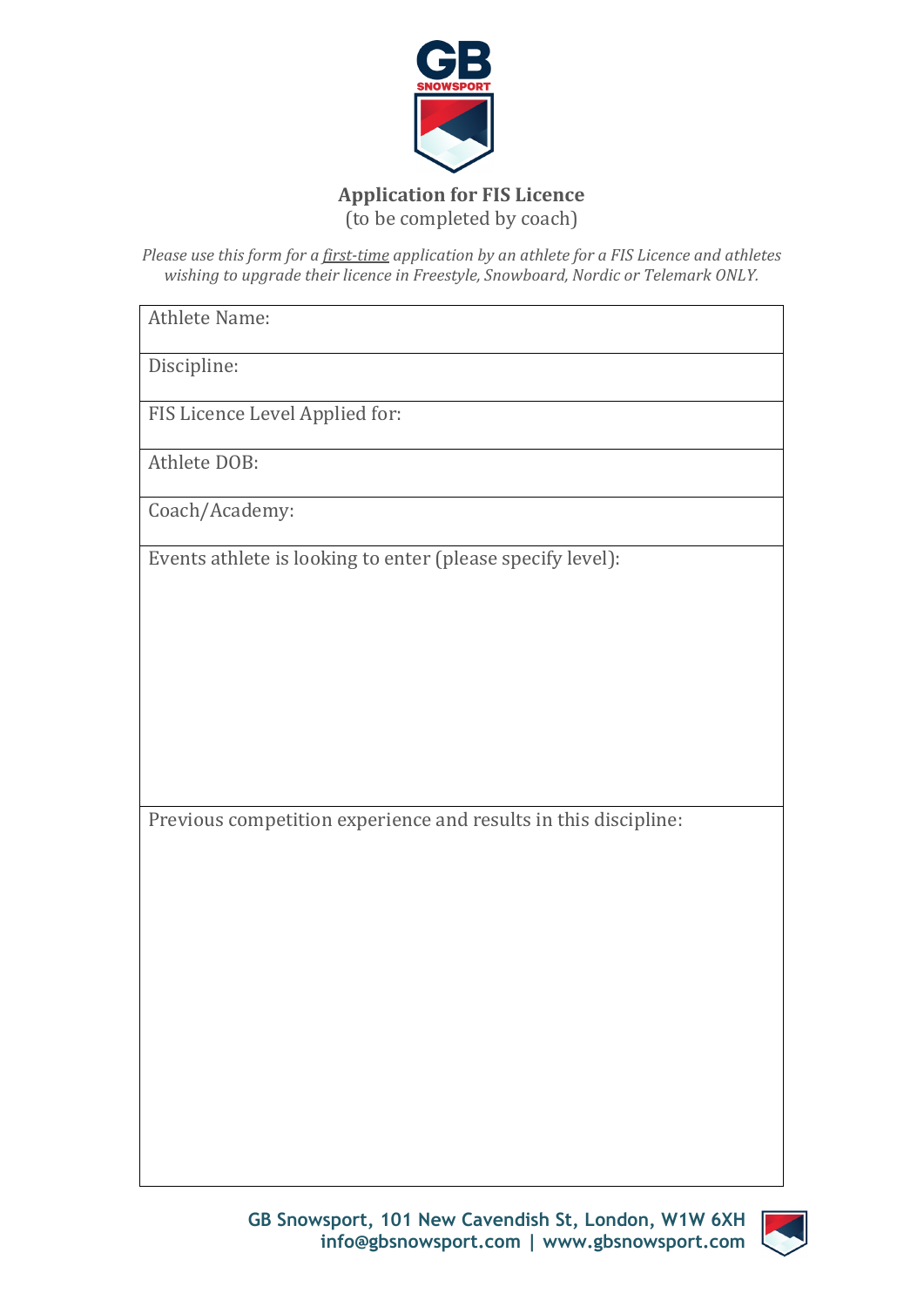

## **Coach Report**

| Coach Name:                                                                                                                    |
|--------------------------------------------------------------------------------------------------------------------------------|
| <b>Contact No:</b>                                                                                                             |
| <b>Coaching Qualifications:</b>                                                                                                |
| Do you feel the athlete is at the right performance level to compete at<br>this level of competition?                          |
| Details of training programme: what level of course are they currently<br>training on and how consistent are they in training? |
|                                                                                                                                |
| Can you provide training or competition footage of the athlete? Y / N                                                          |

Please provide links or attach to email.